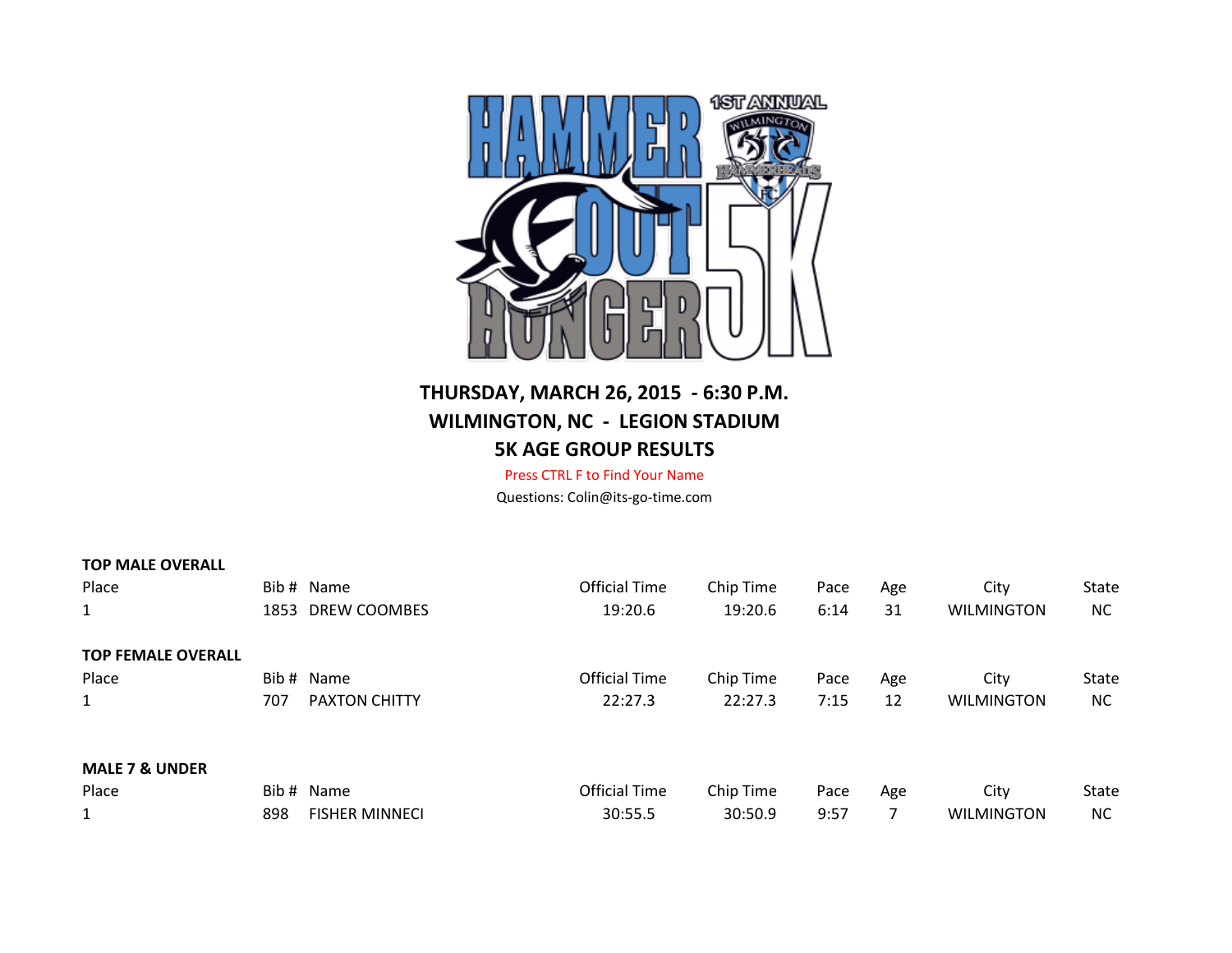| <b>MALE 8 - 10</b>  |      |                                  |                      |           |       |     |                       |              |
|---------------------|------|----------------------------------|----------------------|-----------|-------|-----|-----------------------|--------------|
| Place               |      | Bib # Name                       | <b>Official Time</b> | Chip Time | Pace  | Age | City                  | <b>State</b> |
| $\mathbf{1}$        | 695  | <b>HARRISON BUCHANAN</b>         | 22:40.0              | 22:40.0   | 7:19  | 10  | <b>WILMINGTON</b>     | <b>NC</b>    |
| $\overline{2}$      | 885  | <b>CHARLIE LETSON</b>            | 23:01.0              | 23:01.0   | 7:25  | 10  | <b>WILMINGTON</b>     | NC           |
| 3                   | 968  | <b>GONZALO RODRIGUEZ LARRAIN</b> | 24:20.5              | 24:17.9   | 7:50  | 9   | <b>WILMINGTON</b>     | NC           |
| 4                   | 962  | <b>CONERLY PRESTON</b>           | 24:57.4              | 24:57.3   | 8:03  | 9   | <b>WILMINGTON</b>     | NC           |
| 5                   | 948  | <b>CALEB OWENS</b>               | 25:23.1              | 25:23.1   | 8:11  | 10  | <b>HAMPSTEAD</b>      | <b>NC</b>    |
| 6                   | 899  | <b>JACKSON MINNECI</b>           | 26:18.2              | 26:14.0   | 8:28  | 9   | <b>WILMINGTON</b>     | <b>NC</b>    |
| $\overline{7}$      | 880  | <b>SAM LANCASTER</b>             | 28:12.9              | 28:12.9   | 9:06  | 9   | SHALLOTTE             | <b>NC</b>    |
| 8                   | 1839 | <b>MONTRELL DUGAR</b>            | 31:11.0              | 31:11.0   | 10:04 | 10  | <b>WILMINGTON</b>     | <b>NC</b>    |
| 9                   |      | 1842 NATHAN CHRISTIE             | 32:51.3              | 32:51.3   | 10:36 | 9   | <b>WILMINGTON</b>     | NC           |
| <b>MALE 11 - 13</b> |      |                                  |                      |           |       |     |                       |              |
| Place               |      | Bib # Name                       | <b>Official Time</b> | Chip Time | Pace  | Age | City                  | State        |
| $\mathbf{1}$        | 934  | <b>TOMMY MORTON</b>              | 20:27.5              | 20:27.5   | 6:36  | 11  | <b>WILMINGTON</b>     | NC           |
| $\overline{2}$      | 960  | <b>RJ PINO</b>                   | 21:03.3              | 21:03.3   | 6:47  | 12  | <b>WILMINGTON</b>     | <b>NC</b>    |
| 3                   | 965  | <b>TY RAYNO</b>                  | 21:27.2              | 21:26.9   | 6:55  | 13  | <b>WILMINGTON</b>     | NC           |
| 4                   | 1805 | <b>JOSHUA VERNON</b>             | 21:35.9              | 21:35.9   | 6:58  | 12  | <b>WILMINGTON</b>     | <b>NC</b>    |
| 5                   | 990  | <b>GAVIN SOKOLINSKY</b>          | 22:03.5              | 22:02.9   | 7:06  | 13  | <b>WILMINGTON</b>     | NC           |
| 6                   | 699  | <b>BROOKS CARPENTER</b>          | 22:08.4              | 22:08.4   | 7:08  | 12  | <b>WILMINTON</b>      | NC           |
| $\overline{7}$      | 772  | <b>CHRISTIE DILLON</b>           | 22:26.4              | 22:26.4   | 7:14  | 11  |                       |              |
| 8                   | 663  | <b>NOAH BAKER</b>                | 22:41.6              | 22:40.8   | 7:19  | 13  | <b>WILMINGTON</b>     | <b>NC</b>    |
| 9                   |      | 1810 JULIAN WRIGHT               | 22:58.0              | 22:57.9   | 7:24  | 12  | <b>CAROLINA BEACH</b> | <b>NC</b>    |
| 10                  |      | 1835 ANDREW GORDON               | 23:14.8              | 23:14.8   | 7:30  | 11  | <b>WILMINGTON</b>     | <b>NC</b>    |
| 11                  | 659  | <b>ROSS ARNE</b>                 | 23:23.2              | 23:14.4   | 7:30  | 13  |                       | <b>NC</b>    |
| 12                  | 865  | <b>NATE HUNEYCUTT</b>            | 23:24.5              | 23:24.5   | 7:33  | 11  | <b>WILMINGTON</b>     | NC           |
| 13                  | 862  | <b>CALEB HUNEYCUTT</b>           | 23:33.7              | 23:33.7   | 7:36  | 13  | <b>WILMINGTON</b>     | <b>NC</b>    |
| 14                  |      | 1824 JACK SLOAN                  | 23:39.6              | 23:21.5   | 7:32  | 13  | <b>WILMINGTON</b>     | NC           |
| 15                  | 1832 | <b>BRIAN COOK</b>                | 23:39.7              | 23:21.9   | 7:32  | 13  | <b>WILMINGTON</b>     | <b>NC</b>    |
| 16                  | 881  | <b>JACK LANTZ</b>                | 23:44.0              | 23:44.0   | 7:39  | 12  | <b>WILMINGTON</b>     | NC           |
| 17                  | 780  | <b>DAVIS FOWLER</b>              | 23:51.1              | 23:51.1   | 7:42  | 11  | <b>WILMINGTON</b>     | NC           |
| 18                  | 1830 | <b>CONNOR SMITH</b>              | 24:44.4              | 24:25.0   | 7:53  | 13  | <b>WILMINGTON</b>     | NC           |
| 19                  | 1859 | <b>CAMPBELL MCFARLANDE</b>       | 24:49.1              | 24:49.1   | 8:00  | 12  | <b>WILMINGTON</b>     | NC           |
| 20                  |      | 1812 SEBASTIAN GEBAUER ZAGLER    | 24:50.0              | 24:49.1   | 8:00  | 11  | <b>WILMINGTON</b>     | NC           |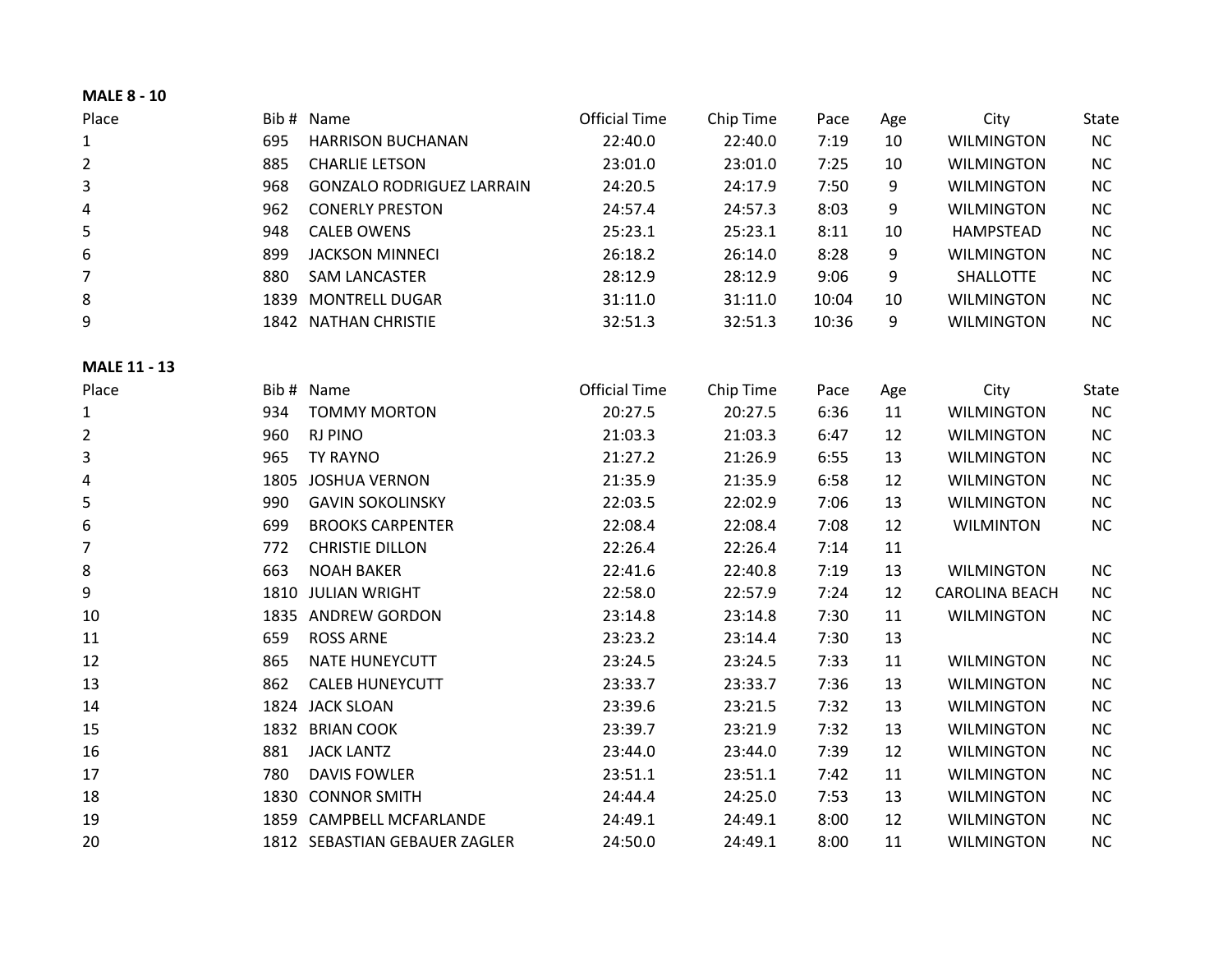| 21                  |      | 1854 SELDEN BALDWIN     | 24:50.3              | 24:50.3   | 8:01  | 12  | <b>WILMINGTON</b> | NC        |
|---------------------|------|-------------------------|----------------------|-----------|-------|-----|-------------------|-----------|
| 22                  |      | 1834 TENNYSON WNEK      | 24:52.1              | 24:32.3   | 7:55  | 13  | <b>WILMINGTON</b> | <b>NC</b> |
| 23                  |      | 1828 JOHN BLACKBURN     | 24:52.3              | 24:34.9   | 7:55  | 12  | <b>WILMINGTON</b> | NC        |
| 24                  | 698  | <b>ZACHARY BUTRITE</b>  | 24:57.6              | 24:57.6   | 8:03  | 12  | LELAND            | NC        |
| 25                  |      | 1829 JEAN FELIX         | 24:59.6              | 24:42.2   | 7:58  | 12  | <b>WILMINGTON</b> | NC        |
| 26                  |      | 1818 XAVIER OKEEFE      | 25:01.3              | 25:00.6   | 8:04  | 11  | <b>WILMINGTIN</b> | NC        |
| 27                  |      | 1826 VANCE YOUNG        | 25:04.9              | 25:04.9   | 8:05  | 13  | <b>WILMINGTON</b> | NC        |
| 28                  |      | 1831 NICHOLAS KINGMAN   | 25:12.9              | 24:55.4   | 8:02  | 13  | <b>WILMINGTON</b> | NC        |
| 29                  | 662  | <b>CAMERON ARNE'</b>    | 25:27.3              | 25:27.3   | 8:13  | 11  | <b>WILMINGTON</b> | $NC$      |
| 30                  |      | 1806 ANGEL BATIS        | 25:29.3              | 25:28.7   | 8:13  | 13  | <b>WILMINGTON</b> | NC        |
| 31                  | 1827 | <b>MILLER COX</b>       | 25:45.7              | 25:29.2   | 8:13  | 12  | <b>WILMINGTON</b> | NC        |
| 32                  | 774  | <b>BRADY ELLIS</b>      | 25:52.7              | 25:52.7   | 8:21  | 11  | <b>WILMINGTON</b> | NC        |
| 33                  | 979  | <b>TATE SHEALLY</b>     | 25:53.4              | 25:53.4   | 8:21  | 11  | <b>WILMINGTON</b> | NC        |
| 34                  | 1837 | <b>HENRY BOYD</b>       | 25:53.8              | 25:53.8   | 8:21  | 11  | <b>WILMINGTON</b> | NC        |
| 35                  | 947  | NICHOLAS OTELSBERG      | 25:55.8              | 25:54.9   | 8:21  | 11  | <b>WILMINGTON</b> | NC        |
| 36                  | 940  | <b>NICK NELSON</b>      | 26:15.7              | 26:15.7   | 8:28  | 11  | <b>WILMINGTON</b> | NC        |
| 37                  | 879  | <b>MILLER LANCASTER</b> | 26:43.8              | 26:43.8   | 8:37  | 12  | SHALLOTTE         | NC        |
| 38                  | 665  | <b>ETHAN BARBER</b>     | 28:23.5              | 28:23.5   | 9:09  | 12  | <b>WILMINGTON</b> | NC        |
| 39                  | 986  | <b>PARKER SMITH</b>     | 28:58.7              | 28:58.7   | 9:21  | 12  | <b>WILMINGTON</b> | $NC$      |
| 40                  |      | 1825 LANDON JAMES       | 29:35.0              | 29:18.4   | 9:27  | 13  | <b>WILMINGTON</b> | NC        |
| 41                  | 989  | <b>AIDAN SOKOLINSKY</b> | 30:59.8              | 30:59.4   | 9:59  | 11  | <b>WILMINGTON</b> | NC        |
| 42                  |      | 1838 NISUNI BELL        | 31:14.0              | 31:14.0   | 10:05 | 11  | <b>WILMINGTON</b> | NC        |
| 43                  | 873  | LEO JOHNSON             | 31:40.3              | 31:40.3   | 10:13 | 11  | <b>WILMINGTON</b> | NC        |
| <b>MALE 14 - 19</b> |      |                         |                      |           |       |     |                   |           |
| Place               |      | Bib # Name              | <b>Official Time</b> | Chip Time | Pace  | Age | City              | State     |
| 1                   | 666  | <b>HARRISON BARBER</b>  | 23:38.3              | 23:38.3   | 7:37  | 14  | <b>WILMINGTON</b> | NC        |
| 2                   |      | 1813 SEAN ZIEGLER       | 24:59.1              | 24:47.1   | 7:59  | 16  | <b>HAMPSTEAD</b>  | NC        |
| 3                   | 693  | <b>NOAH BENECKI</b>     | 25:30.0              | 25:30.0   | 8:14  | 14  | <b>WILMINGTON</b> | NC        |
| 4                   | 988  | PRESTON SMITH           | 27:51.6              | 27:46.5   | 8:57  | 14  | <b>WILMINGTON</b> | NC        |
| 5                   | 1833 | <b>DIEGO CAQUIAS</b>    | 32:51.8              | 32:32.8   | 10:30 | 14  | <b>WILMINGTON</b> | NC        |
| <b>MALE 20 - 29</b> |      |                         |                      |           |       |     |                   |           |
| Place               |      | Bib # Name              | <b>Official Time</b> | Chip Time | Pace  | Age | City              | State     |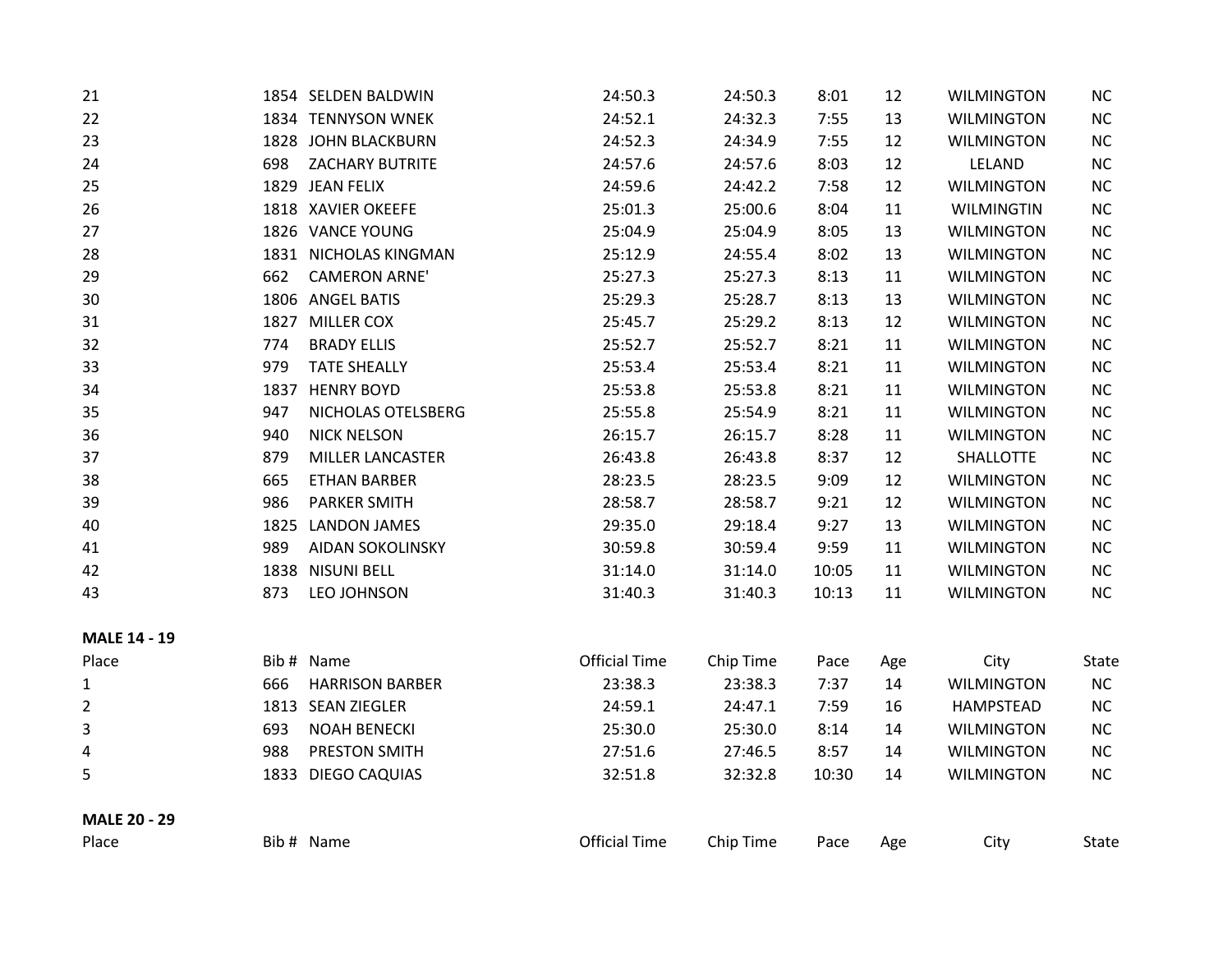| $\mathbf{1}$        |      | 1804 ROBERTO VALERIO     | 20:57.4              | 20:48.0   | 6:43  | 21  | CALABASH          | NC       |
|---------------------|------|--------------------------|----------------------|-----------|-------|-----|-------------------|----------|
| 2                   | 981  | <b>RICKY SIERRA</b>      | 26:40.9              | 26:31.3   | 8:33  | 21  | <b>ASH</b>        | NC       |
| <b>MALE 30 - 39</b> |      |                          |                      |           |       |     |                   |          |
| Place               |      | Bib # Name               | <b>Official Time</b> | Chip Time | Pace  | Age | City              | State    |
| 1                   |      | 1857 JOHN ADAMS          | 24:31.0              | 24:23.3   | 7:52  | 34  | <b>WINNABOW</b>   | NC       |
| 2                   | 863  | <b>CHAD HUNEYCUTT</b>    | 34:15.8              | 34:15.8   | 11:03 | 37  | <b>WILMINGTON</b> | NC       |
| 3                   | 966  | <b>MATTHEW RIGGSBEE</b>  | 47:38.0              | 47:13.2   | 15:14 | 38  | <b>WILMINGTON</b> | NC       |
| <b>MALE 40 - 49</b> |      |                          |                      |           |       |     |                   |          |
| Place               |      | Bib # Name               | <b>Official Time</b> | Chip Time | Pace  | Age | City              | State    |
| $\mathbf{1}$        |      | 1855 CHARLES BALDWIN     | 23:44.1              | 23:41.7   | 7:38  | 46  | <b>WILMINGTON</b> | NC       |
| 2                   | 958  | <b>JOE PINO</b>          | 23:44.6              | 23:44.6   | 7:39  | 44  | <b>WILMINGTON</b> | NC       |
| 3                   | 933  | <b>NIK MORTON</b>        | 25:12.0              | 25:05.6   | 8:05  | 44  | <b>WILMINGTON</b> | NC       |
| 4                   | 907  | <b>JOHN MINNECI</b>      | 26:18.4              | 26:13.7   | 8:27  | 44  | <b>WILMINGTON</b> | NC       |
| 5                   | 824  | <b>GRZEGORZ GROMEK</b>   | 26:54.9              | 26:37.0   | 8:35  | 45  | <b>WILMINGTON</b> | $\sf NC$ |
| 6                   | 1820 | <b>CRAIG JOHNSON</b>     | 27:21.7              | 27:21.5   | 8:49  | 44  | <b>WILMINGTON</b> | $\sf NC$ |
| $\overline{7}$      | 668  | <b>MALLORY BARBER</b>    | 27:34.4              | 27:28.1   | 8:52  | 41  | <b>WILMINGTON</b> | NC       |
| 8                   |      | 1862 LAZARO SIERRA       | 28:26.1              | 28:14.1   | 9:06  | 48  |                   | $\sf NC$ |
| 9                   | 946  | <b>KEVIN NORR</b>        | 28:56.5              | 28:54.7   | 9:19  | 45  | <b>WILMINGTON</b> | $\sf NC$ |
| 10                  | 770  | <b>JOHN COPEMAN</b>      | 29:37.2              | 29:28.1   | 9:30  | 49  | <b>WILMINGTON</b> | NC       |
| $11\,$              | 860  | <b>GEORGE HOLLEN</b>     | 29:51.8              | 29:39.5   | 9:34  | 41  | <b>WILMINGTON</b> | NC       |
| 12                  | 742  | MIKE CONNOLLY            | 30:13.8              | 30:11.1   | 9:44  | 42  | <b>WILMINGTON</b> | SC       |
| 13                  | 690  | <b>ERIC BARTON</b>       | 31:25.0              | 31:23.8   | 10:07 | 46  | <b>WILMINGTON</b> | $\sf NC$ |
| 14                  | 1814 | <b>THOMAS ZIEGLER</b>    | 31:54.3              | 31:43.4   | 10:14 | 45  | HAMPSTEAD         | NC       |
| 15                  |      | 1851 BLAKE FRAZIER       | 32:25.7              | 32:24.4   | 10:27 | 43  | <b>WILMINGTON</b> | NC       |
| 16                  | 657  | <b>DAMON ARNE</b>        | 32:53.2              | 32:44.6   | 10:34 | 43  |                   | NC       |
| 17                  | 874  | <b>ROBERT JOHNSON JR</b> | 33:41.3              | 33:20.8   | 10:45 | 42  | <b>WILMINGTON</b> | NC       |
| 18                  | 661  | <b>BRUCE ARNE'</b>       | 33:58.1              | 33:58.1   | 10:57 | 48  | <b>WILMINGTON</b> | NC       |
| 19                  | 887  | <b>DAVID LONG</b>        | 34:10.3              | 34:10.3   | 11:01 | 42  | <b>BELVILLE</b>   | NC       |
| 20                  | 871  | <b>DON JOHNSON</b>       | 34:45.0              | 34:32.1   | 11:08 | 47  | LELAND            | NC       |
| 21                  | 996  | <b>DARIN STAFFORD</b>    | 35:56.4              | 35:56.4   | 11:35 | 42  | <b>WILMINGTON</b> | NC       |
| 22                  | 985  | <b>CHUCK SMITH</b>       | 37:54.6              | 37:48.0   | 12:12 | 49  | <b>WILMINGTON</b> | NC       |
| 23                  | 572  | <b>JOHN ADAMS</b>        | 38:33.2              | 38:19.2   | 12:22 | 45  | <b>WILMINGTON</b> | NC       |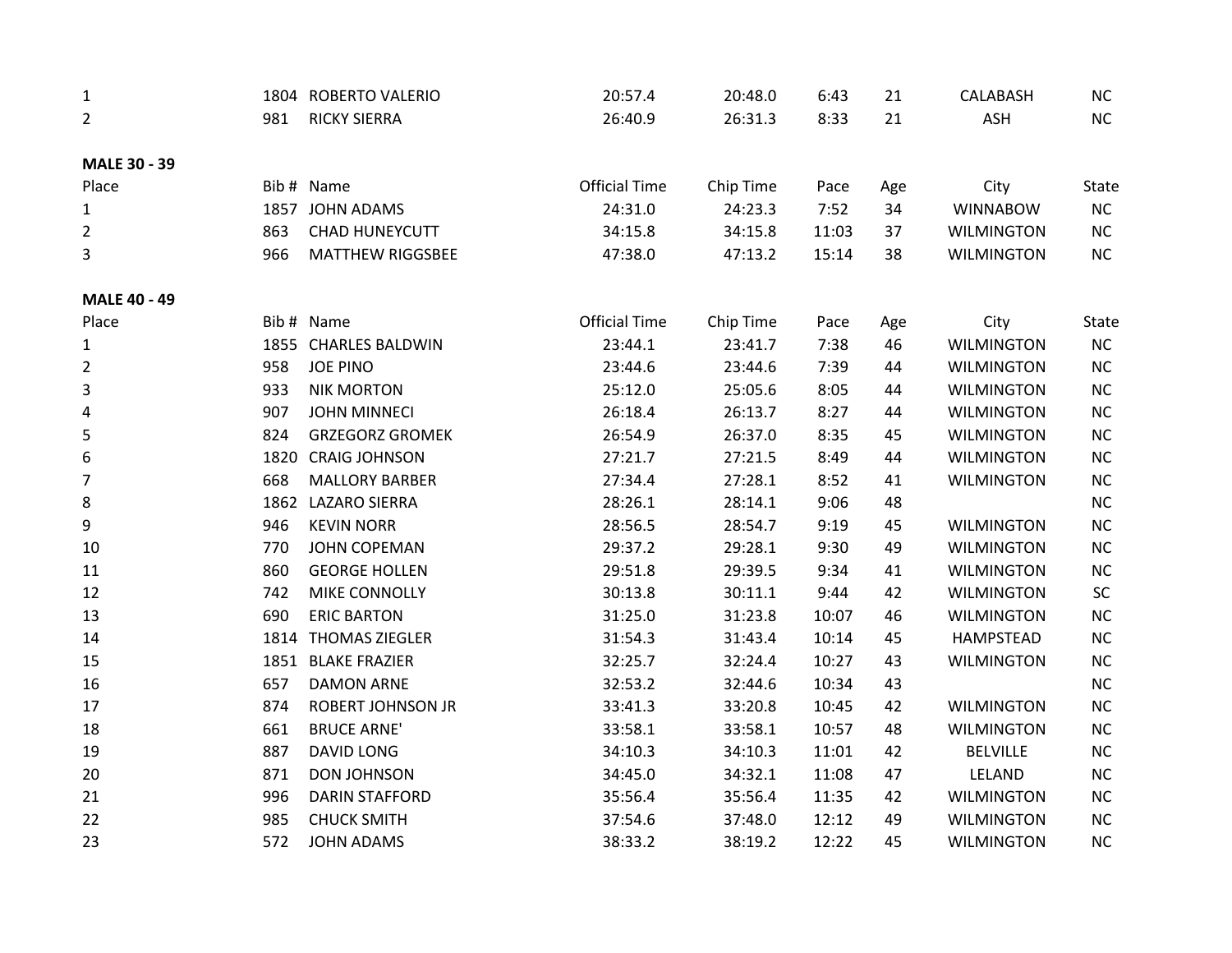| 24                          | 857  | <b>AIDAN HEANEY</b>    | 46:19.6              | 45:59.5   | 14:50 | 45  | <b>WILMINGTON</b>    | NC       |
|-----------------------------|------|------------------------|----------------------|-----------|-------|-----|----------------------|----------|
| 25                          | 702  | MIKE CARPENTER         | 50:59.4              | 50:45.8   | 16:22 | 49  | <b>WILMINGTON</b>    | $\sf NC$ |
| 26                          | 939  | <b>GREG NELSON</b>     | 53:06.8              | 52:52.4   | 17:03 | 44  | <b>WILMINGTON</b>    | $\sf NC$ |
| 27                          | 991  | <b>MARK SOKOLINSKY</b> | 55:02.1              | 54:39.0   | 17:38 | 49  | <b>WILMINGTON</b>    | $\sf NC$ |
| 28                          | 692  | <b>JIM BENECKI</b>     | 55:02.8              | 54:52.3   | 17:42 | 49  | <b>WILMINGTON</b>    | $\sf NC$ |
| <b>MALE 50 - 59</b>         |      |                        |                      |           |       |     |                      |          |
| Place                       |      | Bib # Name             | <b>Official Time</b> | Chip Time | Pace  | Age | City                 | State    |
| $\mathbf{1}$                | 1849 | <b>DAVID PEARSON</b>   | 29:20.5              | 29:20.5   | 9:28  | 52  | LELAND               | NC       |
| $\overline{2}$              |      | 1852 PETE DIMOPOULOS   | 37:27.6              | 37:19.9   | 12:02 | 55  | <b>WILMINGTON</b>    | NC       |
| 3                           | 696  | <b>DAVID BUTRITE</b>   | 47:37.6              | 47:23.1   | 15:17 | 53  | LELAND               | NC       |
| 4                           | 895  | <b>FENTON MAXWELL</b>  | 49:52.2              | 49:28.8   | 15:57 | 55  | <b>WILMINGTON</b>    | NC       |
| <b>MALE 60+</b>             |      |                        |                      |           |       |     |                      |          |
| Place                       |      | Bib # Name             | <b>Official Time</b> | Chip Time | Pace  | Age | City                 | State    |
| $\mathbf{1}$                |      | 1850 DAVID DONAHUE     | 24:34.8              | 24:32.0   | 7:55  | 62  | <b>CONNEAUT LAKE</b> | PA       |
| $\overline{2}$              |      | 1856 JOEL TOMASELLI    | 51:40.9              | 51:19.9   | 16:33 | 64  | <b>WILMINGTON</b>    | NC       |
| <b>FEMALE 7 &amp; UNDER</b> |      |                        |                      |           |       |     |                      |          |
| Place                       |      | Bib # Name             | <b>Official Time</b> | Chip Time | Pace  | Age | City                 | State    |
| $\mathbf{1}$                | 977  | <b>EMERY SHEALLY</b>   | 29:30.0              | 29:30.0   | 9:31  | 6   | <b>WILMINGTON</b>    | $\sf NC$ |
| $\overline{2}$              | 859  | <b>MILLIE HEANEY</b>   | 46:01.6              | 45:42.3   | 14:45 | 4   | <b>WILMINGTON</b>    | $\sf NC$ |
| 3                           | 858  | <b>MAEVE HEANEY</b>    | 46:19.6              | 45:58.6   | 14:50 | 6   | <b>WILMINGTON</b>    | NC       |
| FEMALE 8 - 10               |      |                        |                      |           |       |     |                      |          |
| Place                       |      | Bib # Name             | <b>Official Time</b> | Chip Time | Pace  | Age | City                 | State    |
| $\mathbf{1}$                | 653  | <b>BAILEY ARKINSON</b> | 22:53.3              | 22:48.7   | 7:21  | 9   | <b>WILMINGTON</b>    | $\sf NC$ |
| $\overline{2}$              | 1846 | <b>JADON LEE</b>       | 23:37.6              | 23:37.6   | 7:37  | 10  | <b>WILMINGTON</b>    | $\sf NC$ |
| 3                           | 669  | <b>AVERY BARR</b>      | 25:18.2              | 25:14.8   | 8:08  | 9   | <b>WILMINGTON</b>    | $\sf NC$ |
| 4                           |      | 1809 CHLOE WRIGHT      | 26:20.2              | 26:20.2   | 8:30  | 10  | <b>WILMINGTON</b>    | NC       |
| 5                           | 656  | <b>CARSON ARNE</b>     | 26:54.7              | 26:54.7   | 8:41  | 10  |                      | $\sf NC$ |
| 6                           | 955  | <b>REESE PETERKEN</b>  | 27:21.5              | 27:19.9   | 8:49  | 10  | <b>WILMINGTON</b>    | $\sf NC$ |
| $\overline{7}$              | 969  | <b>ANNALISE SAFFO</b>  | 28:28.6              | 28:28.6   | 9:11  | 10  | <b>WILMINGTON</b>    | NC       |
| 8                           |      | 1861 ANNA BENFIELD     | 28:58.1              | 28:54.7   | 9:19  | 9   | <b>WILMINGTON</b>    | NC       |
|                             |      |                        |                      |           |       |     |                      |          |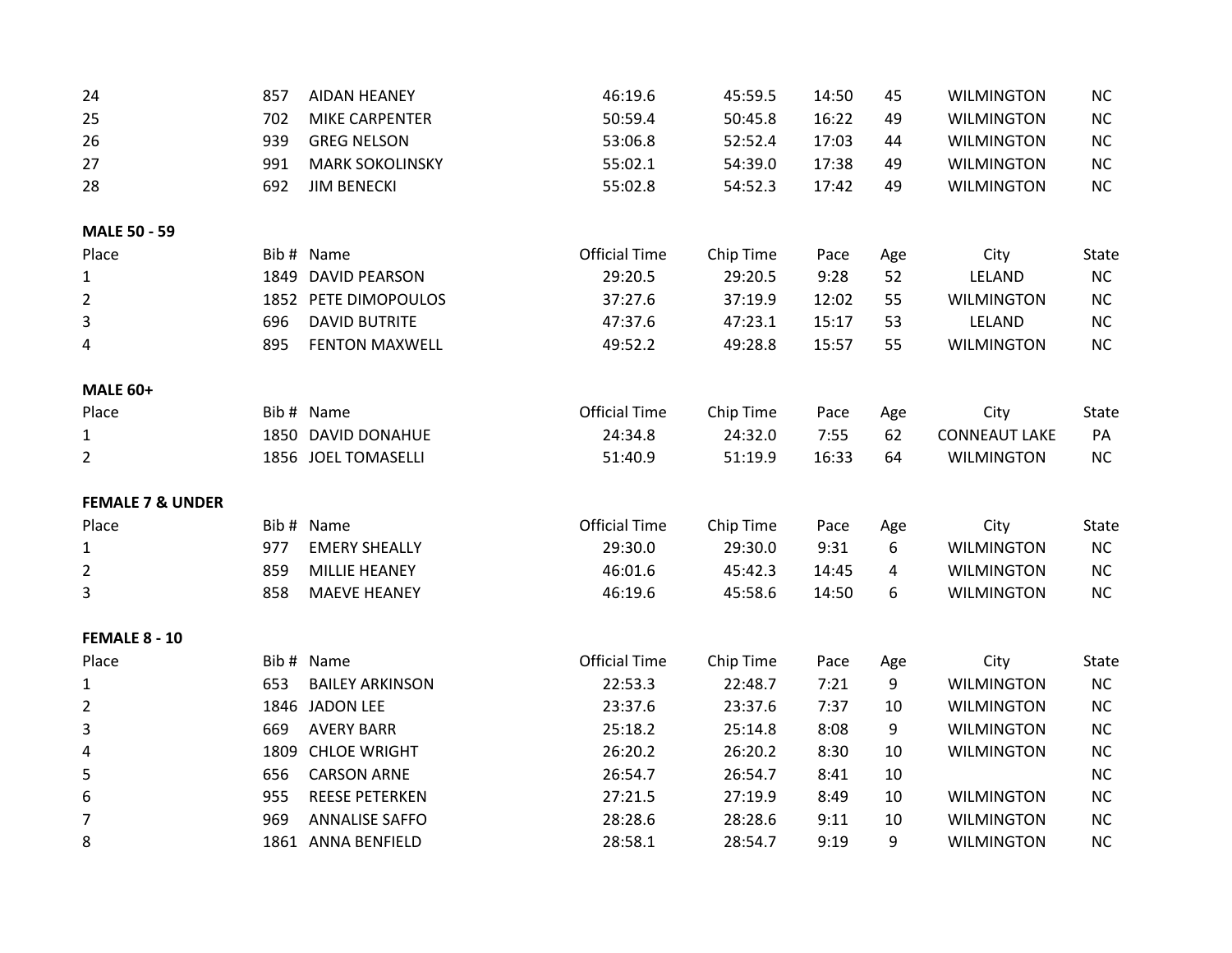| 9  |      | 1816 ELLIE ZIMMERMAN     | 29:05.2 | 29:05.2 | 9:23  | 9  | <b>WILMINGTON</b> | <b>NC</b> |
|----|------|--------------------------|---------|---------|-------|----|-------------------|-----------|
| 10 | 964  | <b>KYLIE RAYNO</b>       | 29:36.3 | 29:36.3 | 9:33  | 10 | <b>WILMINGTON</b> | NC        |
| 11 | 872  | ELSA JOHNSON             | 29:39.6 | 29:39.6 | 9:34  | 10 | LELAND            | <b>NC</b> |
| 12 | 689  | <b>BRYNA BARTON</b>      | 29:54.0 | 29:54.0 | 9:39  | 10 | <b>WILMINGTON</b> | <b>NC</b> |
| 13 | 777  | <b>ELLIE FARRELL</b>     | 30:47.5 | 30:42.2 | 9:54  | 9  | <b>WILMINGTON</b> | <b>NC</b> |
| 14 | 703  | <b>EMMA CARR</b>         | 31:33.6 | 31:33.0 | 10:11 | 10 | <b>WILMINGTON</b> | <b>NC</b> |
| 15 | 748  | <b>TARYN CONNOLLY</b>    | 31:34.0 | 31:32.9 | 10:10 | 10 | <b>WILMINGTON</b> | SC        |
| 16 | 1823 | SOPHIE JOHNSON           | 31:50.9 | 31:46.2 | 10:15 | 9  | <b>WILMINGTON</b> | <b>NC</b> |
| 17 | 864  | <b>EMMA HUNEYCUTT</b>    | 34:07.4 | 34:02.9 | 10:59 | 8  | <b>WILMINGTON</b> | <b>NC</b> |
| 18 | 995  | <b>ALLIE STAFFORD</b>    | 35:44.8 | 35:32.4 | 11:28 | 9  | <b>WILMINGTON</b> | <b>NC</b> |
| 19 | 1841 | <b>KACIE POWERS</b>      | 35:56.0 | 33:37.9 | 10:51 | 10 | <b>WILMINGTON</b> | <b>NC</b> |
| 20 | 701  | <b>CORA CARPENTER</b>    | 36:34.2 | 36:32.5 | 11:47 | 8  | WILMINGTIN        | <b>NC</b> |
| 21 | 987  | <b>PEYTON SMITH</b>      | 37:54.5 | 37:54.5 | 12:14 | 10 | <b>WILMINGTON</b> | <b>NC</b> |
| 22 | 655  | <b>BRYNN ARNE</b>        | 38:07.3 | 38:03.8 | 12:16 | 8  |                   | <b>NC</b> |
| 23 | 736  | PIPER CONKLIN            | 38:16.9 | 37:54.2 | 12:14 | 8  | <b>WILMINGTON</b> | NC        |
| 24 | 1865 | <b>GABRIELLA GONALEZ</b> | 39:36.9 | 39:21.5 | 12:42 | 10 | <b>WILMINGTON</b> | <b>NC</b> |
| 25 | 1863 | <b>KACI POWERS</b>       | 45:59.7 | 45:59.7 | 14:50 | 10 | <b>WILMINGTON</b> | <b>NC</b> |
| 26 | 976  | <b>CAMDEN SHEALLY</b>    | 52:54.1 | 52:47.8 | 17:02 | 8  | <b>WILMINGTON</b> | <b>NC</b> |

## **FEMALE 11 - 13**

| Place          |      | Bib# Name               | <b>Official Time</b> | Chip Time | Pace | Age | City                | <b>State</b> |
|----------------|------|-------------------------|----------------------|-----------|------|-----|---------------------|--------------|
| $\mathbf{1}$   | 779  | <b>EMILY FOREMAN</b>    | 24:19.9              | 24:18.7   | 7:50 | 11  | <b>WILMINGTON</b>   | <b>NC</b>    |
| $\overline{2}$ | 822  | <b>PEYTON GODBEY</b>    | 24:36.3              | 24:36.3   | 7:56 | 11  | LELAND              | <b>NC</b>    |
| 3              | 1836 | <b>MARY-ARCHER BOYD</b> | 24:55.4              | 24:53.1   | 8:02 | 13  | <b>WILMINGTON</b>   | <b>NC</b>    |
| 4              | 956  | <b>MOLLY PHELPS</b>     | 24:57.0              | 24:56.6   | 8:03 | 12  | <b>WILMINGTON</b>   | <b>NC</b>    |
| 5              | 952  | <b>ALYSSA PARKER</b>    | 24:59.1              | 24:59.0   | 8:04 | 11  | <b>WILMINGTON</b>   | <b>NC</b>    |
| 6              | 993  | SOPHIA SOUTHERLAND      | 25:27.5              | 25:27.5   | 8:13 | 11  | <b>CASTLE HAYNE</b> | <b>NC</b>    |
| 7              | 687  | <b>BROOKE BARTON</b>    | 25:29.9              | 25:29.9   | 8:13 | 12  | <b>WILMINGTON</b>   | <b>NC</b>    |
| 8              | 1860 | <b>GRACE BENFIELD</b>   | 25:46.3              | 25:46.3   | 8:19 | 11  | <b>WILMINGTON</b>   | <b>NC</b>    |
| 9              | 686  | <b>HARRIS BARR</b>      | 26:38.7              | 26:38.7   | 8:35 | 13  | <b>WILMINGTON</b>   | <b>NC</b>    |
| 10             | 706  | <b>TAYLOR CHISM</b>     | 27:17.2              | 27:17.2   | 8:48 | 11  | <b>WILMINGTON</b>   | <b>NC</b>    |
| 11             | 1822 | <b>REILLY JOHNSON</b>   | 27:17.2              | 27:17.2   | 8:48 | 11  | <b>WILMINGTON</b>   | <b>NC</b>    |
| 12             | 654  | <b>KAYCE ARKINSON</b>   | 27:21.7              | 27:20.8   | 8:49 | 11  | <b>WILMINGTON</b>   | <b>NC</b>    |
| 13             | 750  | <b>BIANCA COPEMAN</b>   | 28:14.8              | 28:05.7   | 9:04 | 13  | <b>WILMINGTON</b>   | <b>NC</b>    |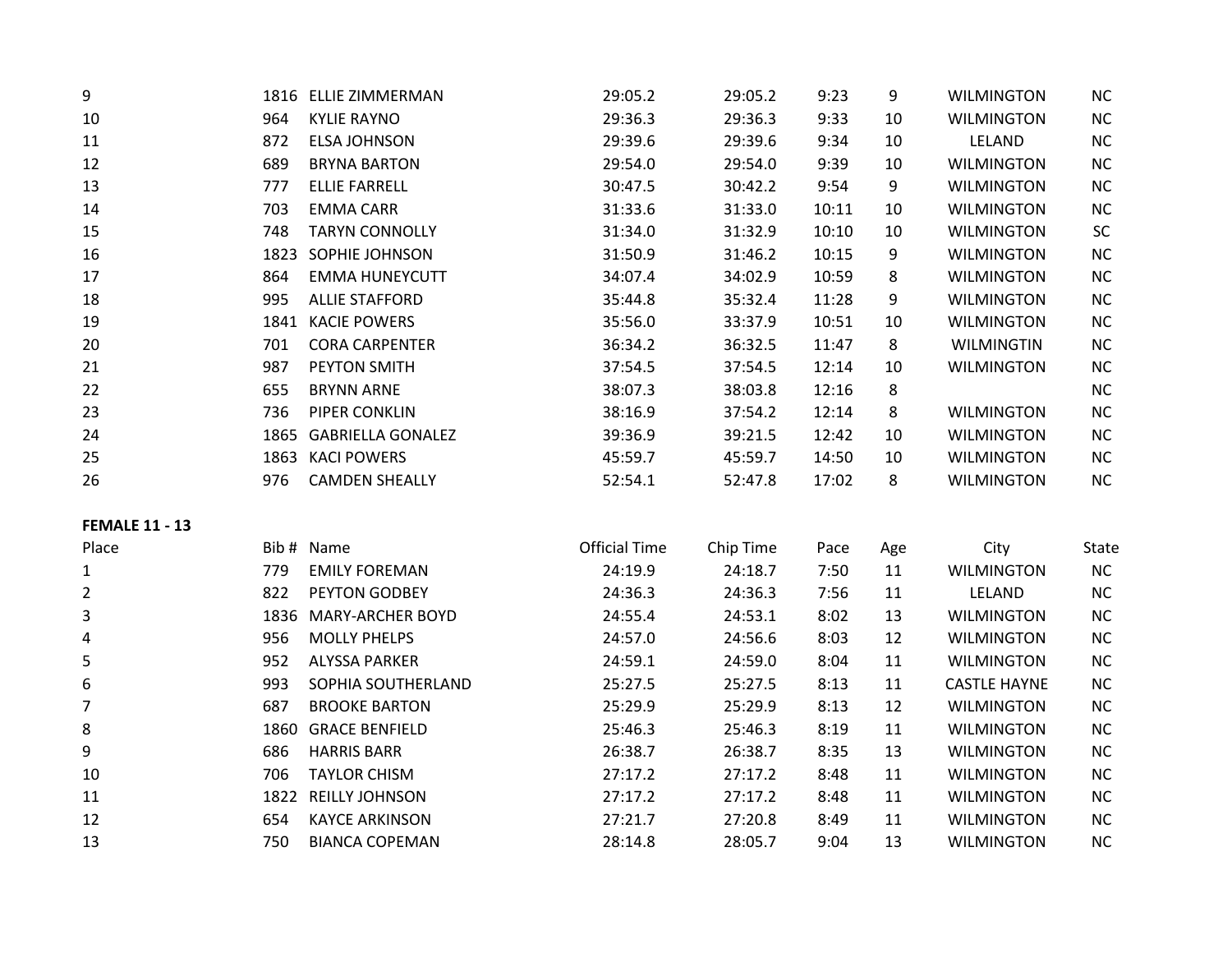| 14                    | 999  | <b>KYLA ROSE STEWART</b> | 28:28.8              | 28:28.8   | 9:11  | 11  | <b>WILMINGTON</b>   | NC           |
|-----------------------|------|--------------------------|----------------------|-----------|-------|-----|---------------------|--------------|
| 15                    | 945  | <b>AINSLEY NORR</b>      | 28:56.2              | 28:54.6   | 9:19  | 12  | <b>WILMINGTON</b>   | $NC$         |
| 16                    |      | 1815 ALEXANDRA ZIMMERMAN | 29:17.6              | 29:17.6   | 9:27  | 11  | <b>WILMINGTON</b>   | $NC$         |
| 17                    | 559  | <b>BROOKE ADAMS</b>      | 29:17.9              | 29:17.9   | 9:27  | 11  | <b>WILMINGTON</b>   | <b>NC</b>    |
| 18                    | 819  | <b>MADISON GNOLFO</b>    | 29:38.6              | 29:38.6   | 9:34  | 11  | <b>WILMINGTON</b>   | <b>NC</b>    |
| 19                    | 997  | <b>HANNAH STAFFORD</b>   | 31:31.3              | 31:31.3   | 10:10 | 12  | <b>WILMINGTON</b>   | <b>NC</b>    |
| 20                    | 705  | <b>AVA CERRA</b>         | 31:34.2              | 31:34.2   | 10:11 | 11  | <b>WILMINGTON</b>   | <b>NC</b>    |
| 21                    | 688  | <b>ANNE FRAZIER</b>      | 32:20.7              | 32:20.7   | 10:26 | 12  | <b>WILMINGTON</b>   | $NC$         |
| 22                    |      | 1847 NATAI COBBS         | 42:13.3              | 42:10.9   | 13:36 | 11  | <b>WILMINGTON</b>   | NC           |
| 23                    |      | 1845 CASHE MORTON        | 45:28.2              | 45:26.4   | 14:39 | 11  | <b>WILMINGTON</b>   | NC           |
| 24                    |      | 1848 AMEIA OLIVER        | 45:59.0              | 45:56.4   | 14:49 | 11  | <b>WILMINGTON</b>   | NC           |
| <b>FEMALE 14 - 19</b> |      |                          |                      |           |       |     |                     |              |
| Place                 |      | Bib # Name               | <b>Official Time</b> | Chip Time | Pace  | Age | City                | State        |
| $\mathbf{1}$          | 568  | <b>JESSICA ADAMS</b>     | 28:51.8              | 28:45.9   | 9:16  | 14  | <b>WILMINGTON</b>   | NC           |
| $\overline{2}$        | 1803 | <b>NIKI TOMASELLI</b>    | 28:53.9              | 28:36.6   | 9:14  | 19  | <b>WILMINGTON</b>   | <b>NC</b>    |
| 3                     | 957  | <b>ALEXI PINO</b>        | 31:31.3              | 31:31.3   | 10:10 | 14  | <b>WILMINGTON</b>   | <b>NC</b>    |
| 4                     | 882  | SAVANNAH LANTZ           | 33:13.2              | 33:06.6   | 10:41 | 15  | <b>WILMINGTON</b>   | $NC$         |
| 5                     | 961  | <b>CHLOE POPKIN</b>      | 43:21.4              | 43:19.8   | 13:58 | 17  | <b>JACKSONVILLE</b> | $NC$         |
| 6                     | 980  | <b>CORINA SIERRA</b>     | 44:43.1              | 44:26.9   | 14:20 | 18  | <b>ASH</b>          | $NC$         |
| 7                     | 942  | <b>OLIVIA NELSON</b>     | 53:07.9              | 53:01.5   | 17:06 | 15  | <b>WILMINGTON</b>   | $NC$         |
| <b>FEMALE 20 - 29</b> |      |                          |                      |           |       |     |                     |              |
| Place                 |      | Bib # Name               | <b>Official Time</b> | Chip Time | Pace  | Age | City                | State        |
| $\mathbf{1}$          |      | 1807 PAIGE WILLIAMS      | 22:48.2              | 22:48.2   | 7:21  | 23  | <b>WILMINGTON</b>   | NC           |
| 2                     | 771  | <b>MARTHA DAWSON</b>     | 27:15.5              | 27:07.5   | 8:45  | 27  | <b>WILMINGTON</b>   | <b>NC</b>    |
| 3                     | 932  | <b>DAYLEN MOORE</b>      | 34:11.1              | 34:11.1   | 11:02 | 26  | <b>WILMINGTON</b>   | $NC$         |
| 4                     |      | 1819 SARAH WOODY         | 51:30.1              | 51:30.1   | 16:37 | 27  | <b>WILMINGTON</b>   | NC           |
| 5                     | 971  | <b>ERIN SAGERS</b>       | 51:31.1              | 51:06.7   | 16:29 | 26  | <b>WILMINGTON</b>   | NC           |
| <b>FEMALE 30 - 39</b> |      |                          |                      |           |       |     |                     |              |
| Place                 |      | Bib # Name               | <b>Official Time</b> | Chip Time | Pace  | Age | City                | <b>State</b> |
| $\mathbf{1}$          | 813  | <b>ALLICIA GNOLFO</b>    | 29:45.2              | 29:28.8   | 9:30  | 39  | <b>WILMINGTON</b>   | NC           |
| $\overline{2}$        | 978  | <b>JANA SHEALLY</b>      | 31:26.9              | 31:21.1   | 10:07 | 39  | <b>WILMINGTON</b>   | NC           |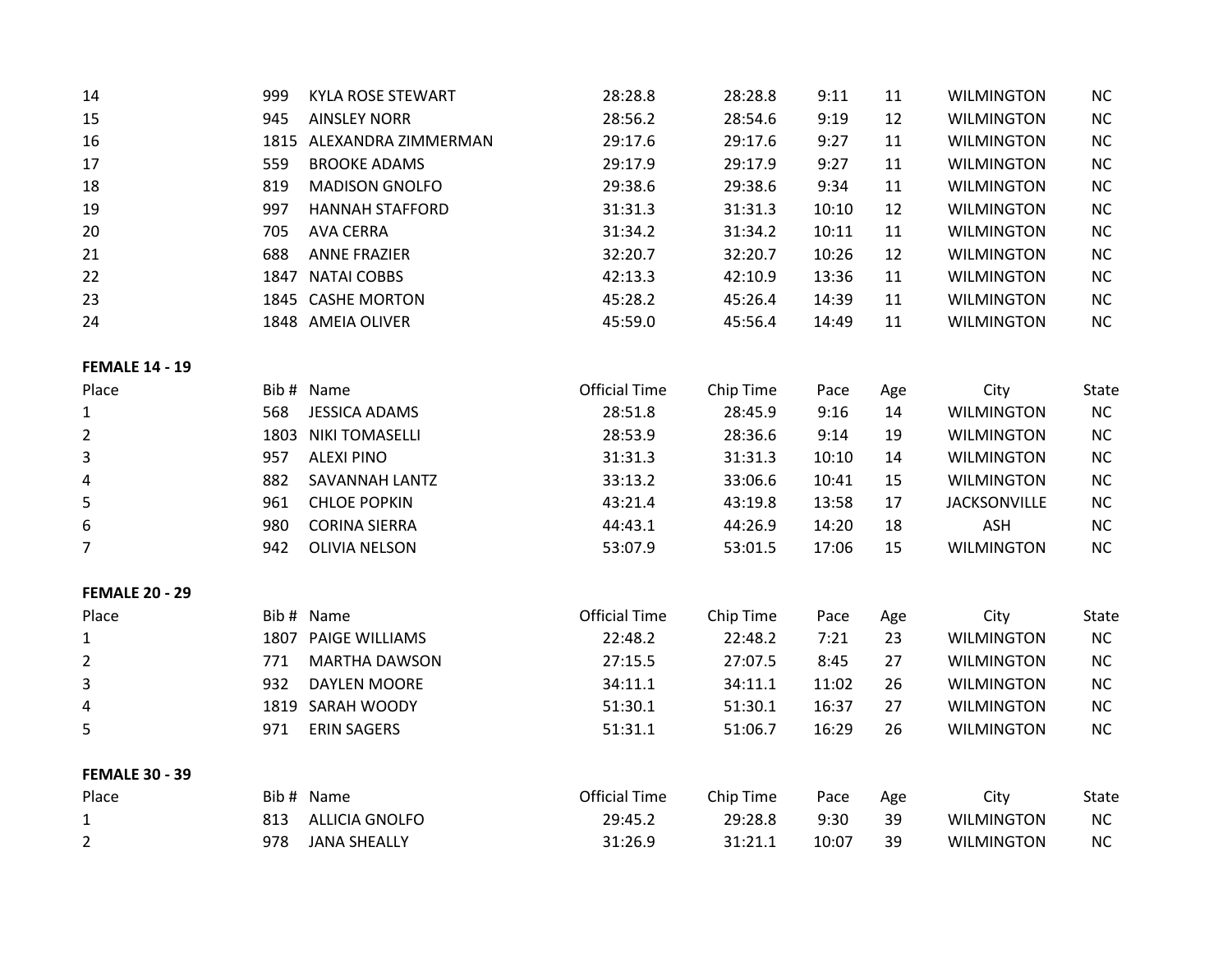| 3                     | 708  | <b>ELLEN CONKLIN</b>   | 31:39.3              | 31:17.2   | 10:05 | 34  | <b>WILMINGTON</b> | NC        |
|-----------------------|------|------------------------|----------------------|-----------|-------|-----|-------------------|-----------|
| 4                     |      | 1811 MELISSA WRIGHT    | 33:45.8              | 33:30.1   | 10:48 | 38  | <b>WILMINGTON</b> | NC        |
| 5                     | 967  | <b>MARIE RILEY</b>     | 33:57.4              | 33:49.6   | 10:55 | 36  | <b>WILMINGTON</b> | NC        |
| 6                     | 773  | <b>KIMBERLY EASON</b>  | 36:18.5              | 36:04.4   | 11:38 | 34  | <b>WILMINGTON</b> | $NC$      |
| 7                     | 868  | <b>SARA JENKINS</b>    | 48:17.6              | 47:53.7   | 15:27 | 34  | <b>WILMINGTON</b> | NC        |
| <b>FEMALE 40 - 49</b> |      |                        |                      |           |       |     |                   |           |
| Place                 |      | Bib # Name             | <b>Official Time</b> | Chip Time | Pace  | Age | City              | State     |
| $\mathbf{1}$          | 959  | <b>NATALIE PINO</b>    | 22:33.3              | 22:33.3   | 7:16  | 41  | <b>WILMINGTON</b> | NC        |
| $\overline{2}$        | 937  | <b>MARY MURRAY</b>     | 23:50.2              | 23:38.8   | 7:37  | 41  | <b>WILMINGTON</b> | $NC$      |
| 3                     | 963  | <b>NANCY PRESTON</b>   | 29:01.3              | 29:01.3   | 9:22  | 42  | <b>WILMINGTON</b> | $NC$      |
| 4                     | 782  | <b>JUDITH GEBAUER</b>  | 29:11.2              | 29:09.4   | 9:24  | 48  | <b>WILMINGTON</b> | NC        |
| 5                     | 664  | <b>SUSAN BAKER</b>     | 29:56.1              | 29:56.1   | 9:39  | 48  | <b>WILMINGTON</b> | $NC$      |
| 6                     | 983  | <b>LESLIE SMILEY</b>   | 31:31.9              | 31:31.9   | 10:10 | 49  | <b>WILMINGTON</b> | <b>NC</b> |
| 7                     | 1821 | <b>MOLLIE JOHNSON</b>  | 31:54.3              | 31:48.0   | 10:15 | 44  | <b>WILMINGTON</b> | <b>NC</b> |
| 8                     | 776  | <b>CHRISSY FARRELL</b> | 32:03.1              | 31:56.9   | 10:18 | 40  | <b>WILMINGTON</b> | <b>NC</b> |
| 9                     | 861  | <b>HAVEN HOLSINGER</b> | 32:04.0              | 32:04.0   | 10:21 | 40  | <b>WILMINGTON</b> | $NC$      |
| 10                    | 660  | <b>BECKIE ARNE'</b>    | 33:02.5              | 32:54.7   | 10:37 | 44  | <b>WILMINGTON</b> | NC        |
| 11                    | 941  | NICOLE NELSON          | 33:36.8              | 33:30.2   | 10:48 | 42  | <b>WILMINGTON</b> | <b>NC</b> |
| 12                    | 1858 | <b>WENDY GODBEY</b>    | 33:46.1              | 33:33.1   | 10:49 | 42  | LELAND            | $NC$      |
| 13                    | 667  | <b>JULIE BARBER</b>    | 33:54.0              | 33:47.4   | 10:54 | 44  | <b>WILMINGTON</b> | $NC$      |
| 14                    | 970  | <b>LYNNE SAFFO</b>     | 34:02.3              | 33:54.5   | 10:56 | 47  | <b>WILMINGTON</b> | NC        |
| 15                    | 866  | <b>TARA HUNEYCUTT</b>  | 34:15.8              | 34:15.8   | 11:03 | 41  | <b>WILMINGTON</b> | $NC$      |
| 16                    | 775  | <b>DENISE EVANS</b>    | 35:43.0              | 35:33.4   | 11:28 | 49  | <b>WILMINGTON</b> | NC        |
| 17                    | 998  | <b>LORI STAFFORD</b>   | 35:51.6              | 35:39.3   | 11:30 | 43  | <b>WILMINGTON</b> | <b>NC</b> |
| 18                    | 921  | <b>KELLI MINNECI</b>   | 36:02.3              | 35:57.8   | 11:36 | 43  | <b>WILMINGTON</b> | <b>NC</b> |
| 19                    | 888  | <b>LEANNE LONG</b>     | 36:56.5              | 36:52.7   | 11:54 | 46  | <b>BELVILLE</b>   | <b>NC</b> |
| 20                    |      | 1000 TARA STEWART      | 37:38.8              | 37:23.1   | 12:04 | 44  | <b>WILMINGTON</b> | $NC$      |
| 21                    | 894  | <b>KELLIE MANSS</b>    | 38:00.6              | 37:53.9   | 12:13 | 42  | LELAND            | $NC$      |
| 22                    | 658  | <b>JULIE ARNE</b>      | 38:16.9              | 38:12.3   | 12:19 | 42  |                   | NC        |
| 23                    |      | 1864 EILEEN GONZALEZ   | 39:38.2              | 39:23.5   | 12:42 | 44  | <b>WILMINGTON</b> | NC        |
| 24                    | 573  | RHONDA ADAMS           | 39:53.3              | 39:36.9   | 12:46 | 47  | <b>WILMINGTON</b> | NC        |
| 25                    | 700  | <b>CHRIS CARPENTER</b> | 40:37.6              | 40:24.1   | 13:02 | 47  | <b>WILMINGTON</b> | NC        |
| 26                    | 982  | <b>STACY SIERRA</b>    | 44:43.1              | 44:26.9   | 14:20 | 44  | <b>ASH</b>        | <b>NC</b> |